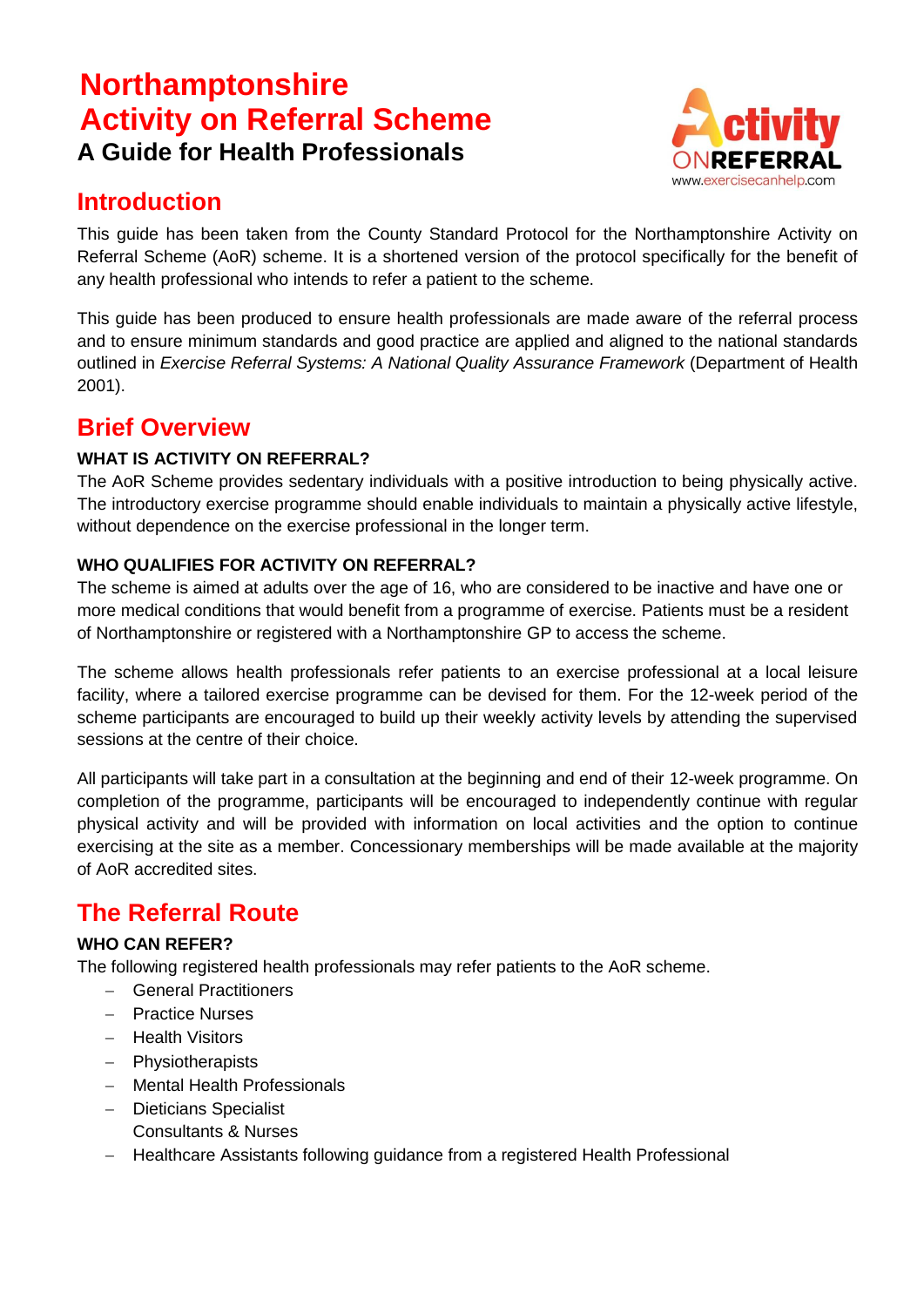The referral should be completed after consultation with the patient regarding their health condition. If any health professional does not feel appropriately informed about a patient's condition to make a referral, he/she should direct the patient to their GP for referral to the programme.

#### **WHERE CAN I REFER TO?**

The AoR service in Northamptonshire is currently being offered by 12 different leisure providers across 21 different accredited facilities covering the seven districts of the county. All accredited sites have at least one or more exercise instructor who are Exercise on Referral qualified. Some sites have exercise instructors who have undergone additional specialist training in certain conditions (eg: Cardiac Rehab, Cancer Rehab, Pulmonary Rehab, Falls Prevention, Weight Management etc).

*(Please see the List of Accredited AoR Sites for the list of centres offering the service)*

#### **CAN A PATIENT BE REFERRED MORE THAN ONCE?**

As a rule repeat referrals will not be accepted, particularly if it is evident that the patient is already using the leisure facility or has used the leisure facility within a 3 month period. Repeat referrals will only be accepted if the patient has dropped out of the scheme due to personal problems or if the patient's medical condition has changed. Ultimately, the decision to accept re-referrals onto the scheme is at the particular AoR site's discretion.

## **The Referral Process**

#### **RECRUITMENT ONTO THE SCHEME**

Patients will reach the point of referral through the following methods:

- Opportunistically through routine consultations with health professionals
- Patient initiated/self-referral to GP or health professional
- Advertisement through local surgeries/libraries/newspapers etc

#### **RESPONSIBILITIES OF THE HEALTH PROFESSIONAL**

There must be meaningful transfer of relevant information from the referrer to the exercise professional who will be conducting the exercise intervention with the patient. It is therefore the referring practitioner's responsibility to ensure a professional judgement is made as to what information must be disclosed to the exercise professional on the referral form to enable the exercise professional to develop a safe and effective exercise programme that will meet the needs and ability of the patient.

#### **HOW DO I MAKE A REFERRAL?**

Health professionals can make a referral by completing the Activity on Referral Form found on SystmOne and the GP Portal. A PDF or Microsoft Word format of the referral form is also available on request by contacting: [Jackie.Browne@firstforwellbeing.co.uk](mailto:Jackie.Browne@firstforwellbeing.co.uk)

Health professionals will need to ensure a copy of the referral form is given to the patient so they can take it along with them to the initial consultation. A copy of the referral should be kept on the patient's medical records.

#### **COMPLETING THE REFERRAL FORM**

The health professional must ensure that the patient's medical history is complete and correct to the best of their knowledge at the time of referral and must sign the referral form. The patient must sign the referral form, agreeing to data transfer and information sharing with the leisure provider.

The exercise professional has the right to refuse acceptance of a referral if the medical information shared on the referral form is incomplete, or if the health condition of the patient is not included in the '*Referral Criteria'.* Referral letters or forms without the relevant information or containing only blanket phrases such as 'I know of no reason why Mrs X should not engage in exercise' are NOT acceptable as part of the referral process.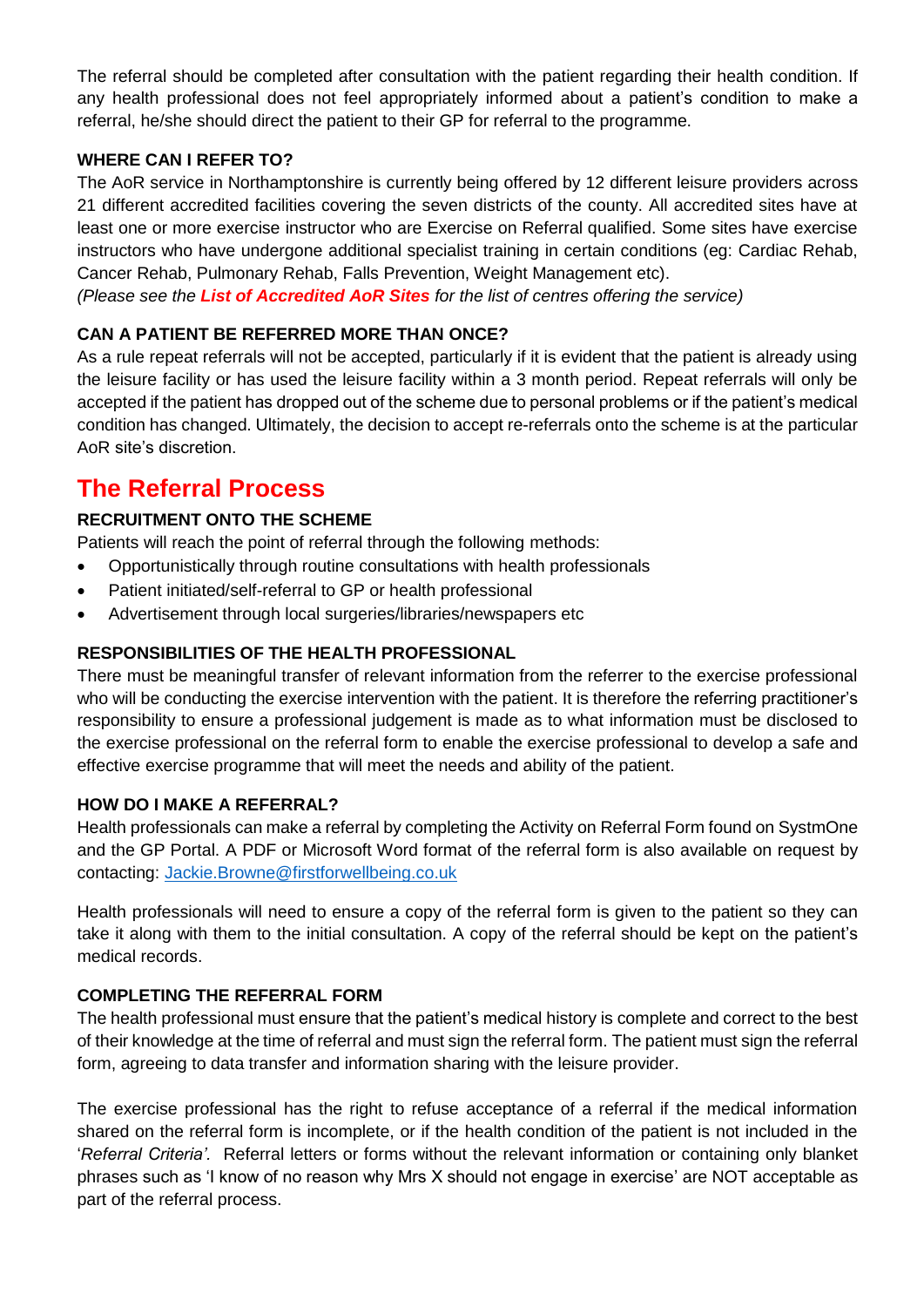#### **RESPONSIBILITIES OF THE PATIENT**

Once the patient has received a copy of the completed referral form it is the patient's responsibility to contact their preferred AoR Site to book their initial consultation. The patient needs to ensure they take their referral form along with them to their initial consultation with the exercise professional.

# **Medical Inclusion and Exclusion Criteria**

## **POPULATIONS SUITABLE FOR THE SCHEME:**

- CVD risk factors
- Overweight BMI >25 plus one other risk factor / Obesity BMI >30
- Pre-diabetes / Diabetes (controlled)
- Hypertension (controlled)
- Hyperlipidaemia
- Anxiety, Stress or Depression (mild-moderate)
- Mild Arthritis in hips or knees
- Back Pain (not acute)
- Impaired Mobility or Strength
- Neurological (Parkinson's/MS)
- COPD / Pulmonary related (Controlled)
- Osteoporosis (T-score -2.5 or lower with no history of low trauma fractures)
- Stable Angina (Controlled & stable for 6 months)

It is the health professional's responsibility to ensure that patients are referred onto the scheme for the right reasons. The scheme welcomes people with disabilities, however some facilities are more accessible than others.

Carers may attend with their client's for support and encouragement only. Carers do not need to pay to attend with their client but may not participate in the sessions for their own individual benefits, however may assist their client's when performing the exercises where appropriate.

#### **CONDITIONS EXCLUDED FROM THE SCHEME:**

The AoR Scheme cannot accept referrals for any of the following conditions;

- Heart Failure/Unstable Arrythmias
- Patients that have undergone back surgery or other complicated surgery
- Uncontrolled Hypertension
- Uncontrolled Diabetes
- Uncontrolled COPD/Pulmonary related disease
- Patients who are receiving treatment for Cancer
- Acute Psychiatric Illness

Please see Referral Criteria for further guidance.

# **Other Specialist Services Available:**

## **CARDIAC REHAB**

People with heart conditions are excluded from the AoR Scheme but patients can be referred to Cardiac Rehab programme. Cardiac Rehab Phase IV exercise in the community is offered at a number of sites. Referrals are made following referrals Phase III within the Cardiac Rehab Services at KGH and NGH. Cardiac Rehab Phase IV Exercise in the Community is available at the following sites:

- Lodge Park Sports Centre, Corby
- Reach for Health, Daventry
- Manor Sports Centre, Raunds.